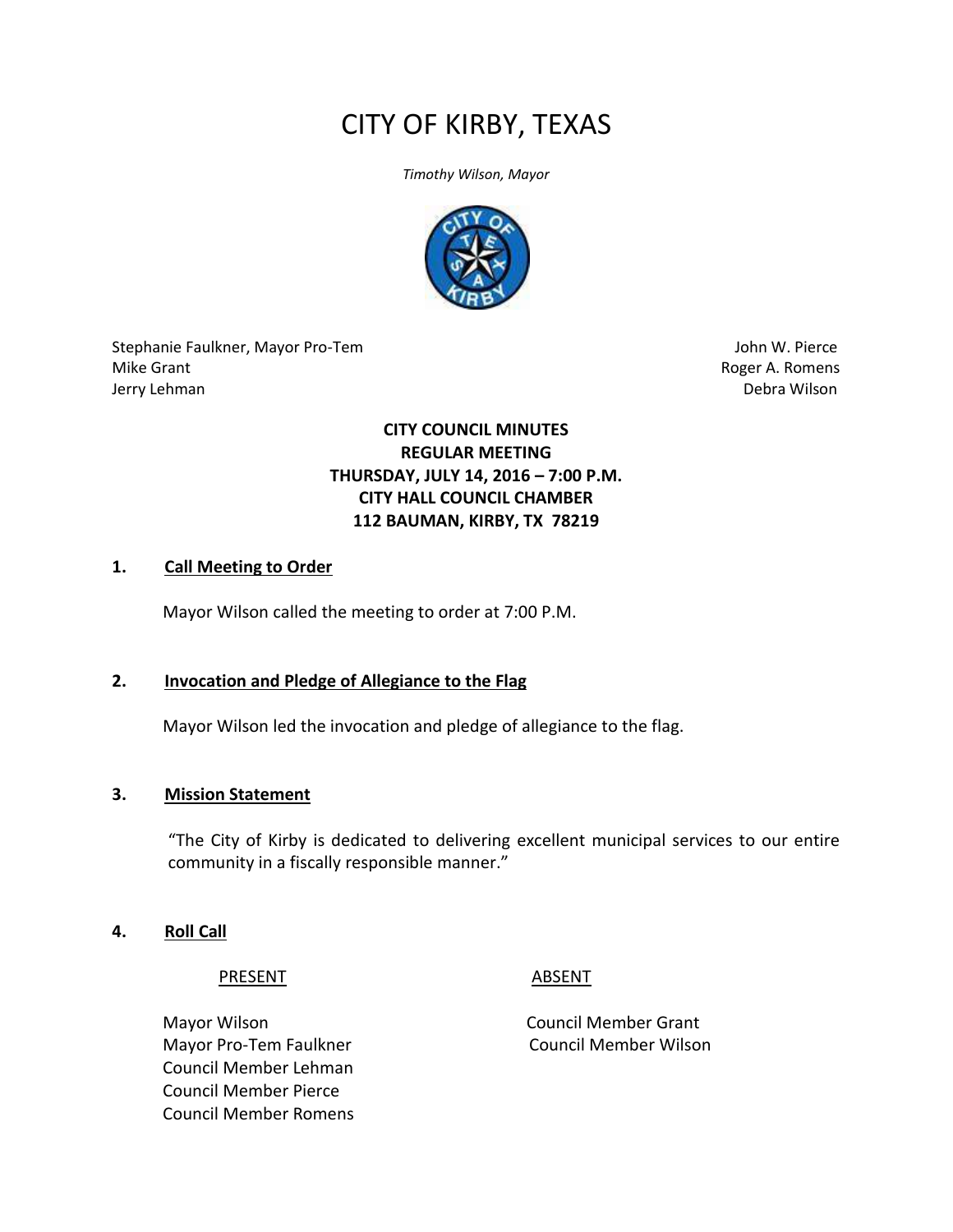Although Mayor Wilson deviated from the agenda, the minutes will be prepared in the order the agenda was posted.

# **5. Citizen Participation**

1. Vernon Newton, 5007 John Young – He voiced a concern about a conversation he had with Code Compliance on whether or not his roofing contractor obtained a building permit. Also, his neighbor was asked to trim their trees and remove the tree limbs, but he has seen tree limbs in the yards on Binz Engleman.

2. Blanche Felan, 904 Hickory Hill – She said she's a member of the Beautification and Recycle Committee and asked if the residents are responsible for curbs and sidewalks. Mayor Wilson stated property owners are responsible for ten (10') feet from their property line.

# **6. Consent Agenda**

- a. Regular Meeting Minutes June 23, 2016
- b. Special Meeting Minutes June 30, 2016
- c. Consider And Approve The Proposed Bexar Appraisal District Budget For 2017

Council Member Romens asked to remove item b. Special Meeting Minutes – June 30, 2016 from the Consent Agenda because he did not attend the meeting.

Mayor Pro-Tem Faulkner moved to accept the consent agenda with the ommission of item b. Special Meeting Minutes - June 30, 2016; seconded by Council Member Lehman. With all voting, "aye" the motion carried.

Mayor Pro-Tem Faulkner moved to accept item b. Special Meeting Minutes – June 30, 2016; seconded by Council Member Pierce. The motion carried with a 3-2 vote.

AYES – 3 ABSTAIN – 2 (Council Member Lehman and Council Member Romens)

# **7. Budget Workshop**

# a. Budget Workshop To Discuss FY 2016-2017

Mayor Wilson asked each department to provide an overview of the capital outlay items they are requesting to be considered for the FY 2016-2017 Budget. Council reviewed the list of items from each department.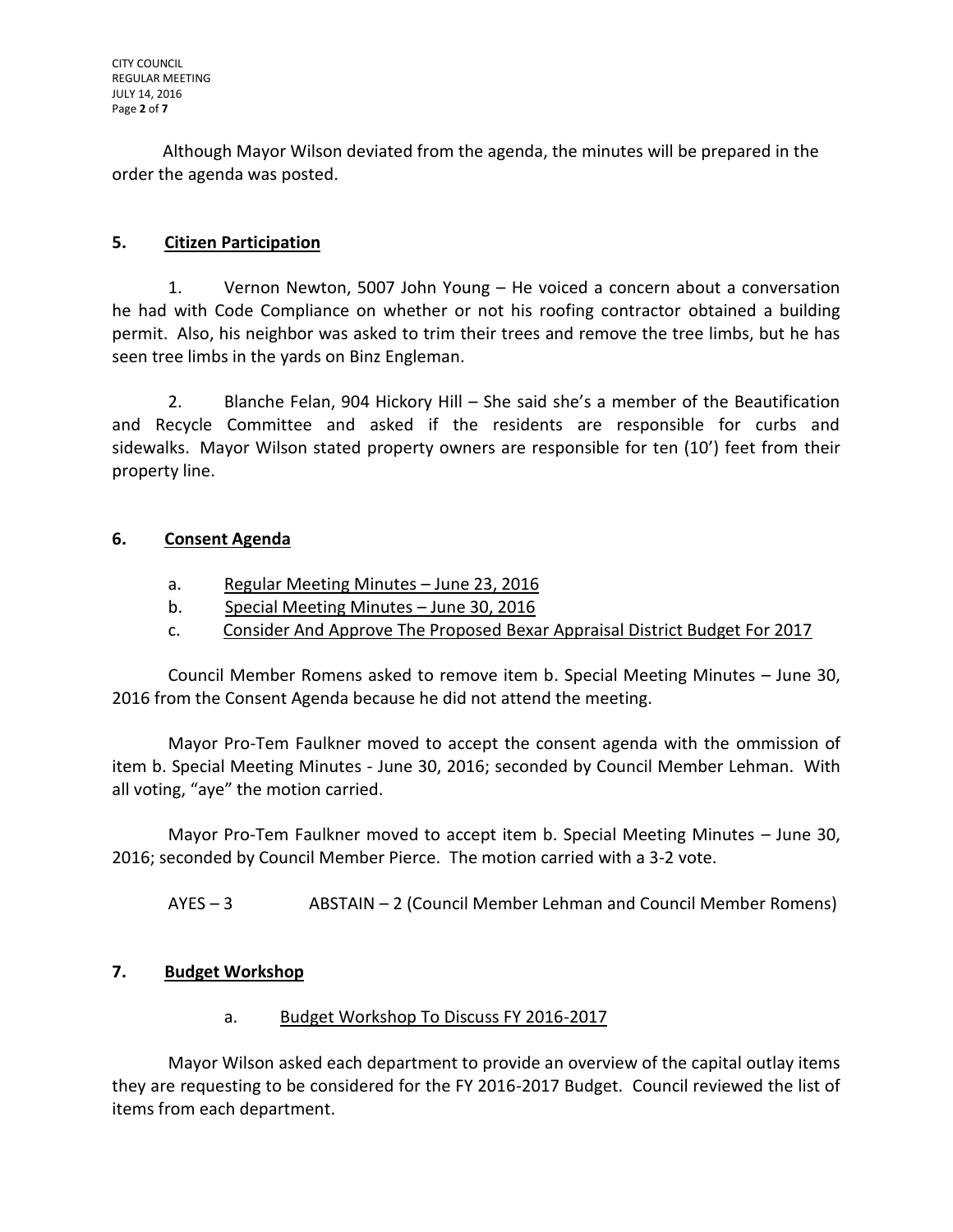#### **8. Discussion And Possible Action**

# a. Discussion And Possible Action To Consider Ordinance No. O-2016-792 Amending the 2015-2016 Municipal Budget Of The City Of Kirby. This Is The Second Reading

Mayor Wilson offered one change to the amendment of the 2015-2016 Municipal Budget. In light of recent events, he asked Council to consider security for vehicles at the police department. The Council discussed amending the budget to include a security fence at the police department in the amount of \$25,000.

 Mayor Pro-Tem Faulkner moved to approve Ordinance No. O-2016-792 amending the 2015-2016 Municipal Budget of the City of Kirby with the addition of \$25,000 for capital outlay to be used for the police department fence and gate project; Council Member Lehman seconded. With all voting, "aye" the motion carried.

#### Ayes: 5 Nayes: 0

b. Discussion And Direction Regarding An Ordinance Revising Chapter 71 Of The Code Of Ordinances Of The City Of Kirby And Adopting A Section 71.06 Of The Code Of Ordinances Of The City of Kirby To Establish New No Parking Zones

Mayor Pro-Tem Faulkner asked that this item be brought back to Council as an ordinance at the next meeting. Mayor Wilson asked if Council could dispense of the second reading.

c. Discussion And Possible Action Regarding Established 2016-2017 Goals For The City Of Kirby

Mayor Wilson suggested that Council discuss the first goal:

1. City Appearance Beautification Code Compliance

 City Manager Vernon started the discussion by identifying that the Beautification and Recycle Committee has been working hard to beautify the City with regular clean-up days of City streets. City staff will work with them to make sure they have supplies they need and they have a schedule identifying the streets they will be working on. She met with Chief Bois and Code Compliance Officer Delagarza to discuss our focus on cleaning up local businesses with concentration on FM 78. Officer Delagarza is doing a mass mail out to businesses to bring their attention to code violations that they may not be aware of. He also sent letters to residents bringing attention to parking in the wrong direction.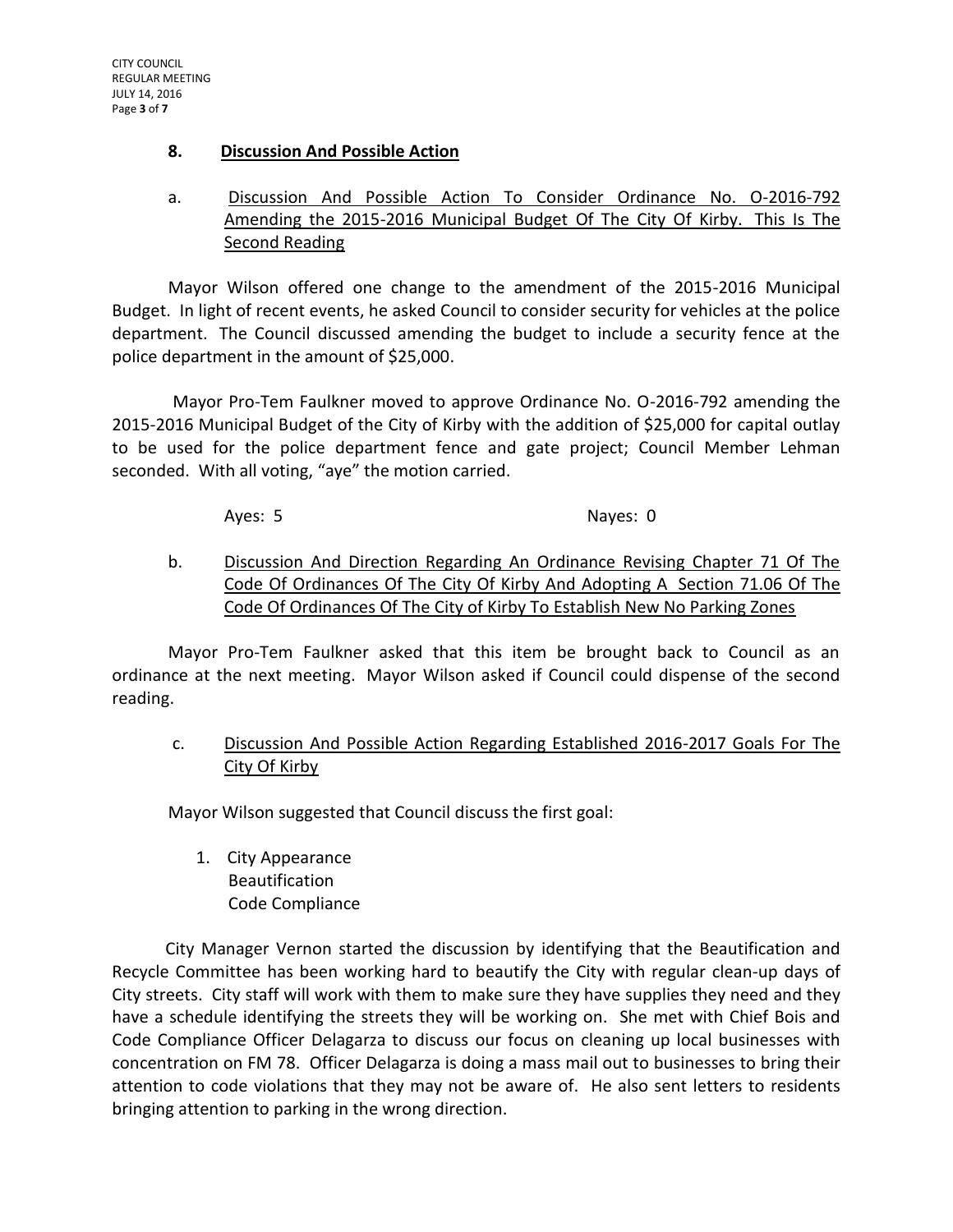Mayor Wilson said the City needs new ideas to address beautification of the City, a goal for code compliance, and a system to monitor and track code compliance violations.

 Council Member Romens said the City Council can't control the pride of a business owner or property owner.

Mayor Wilson asked for updated ordinances to help code compliance move forward. At the next meeting he said Council would discuss Goal #2 Economic Development- Boundary Adjustment and Business Recruitment.

# d. Economic Development Committee Presentation, Discussion And Possible Action Regarding Goals And Recommendations

Ms. Jackie Jackson, Vice-Chairperson, Economic Development Committee, presented the goals discussed at the Economic Development Committee meeting. She announced Daryl Smith, Wing-It owner, was awarded the Facade Grant. She informed Council that we need to determine our actual boundaries, consider a staff person to head up economic development, and Retail Coach will assess a fee in the amount of \$30,000 for a twelve month timeline and deliverables.

Council Member Lehman said he spoke with the Retail Coach representative and he was assured he will not just hand us a list of names. He will make sure that we have businesses lined up that have an interest in Kirby.

Council discussed using the website to promote the City, and the Economic Development Committee could conduct ribbon cuttings for businesses.

e. Discussion And Possible Action To Consider Resolution No. R-2016-675 Reappointing John Hrncir As Judge Of The Municipal Court Of The City Of Kirby, Texas For A Two Year Term Beginning July 1, 2016, Setting The Compensation Of The Judge Of The Municipal Court, And Setting The Dates, Time, And Place For Holding Regular Sessions Of The Municipal Court Of The City Of Kirby, Texas

Mayor Pro-Tem Faulkner moved to accept Resolution No. R-2016-675 reappointing John Hrncir as judge of the municipal court of the City of Kirby, Texas for a two year term beginning July 1, 2016, setting the compensation of the judge of the municipal court in the amount of \$750 per month, and setting the dates, time, and place for holding regular sessions of the municipal court to be held on the third Wednesday at 1:00 P.M. in City Hall, of the City of Kirby, Texas; seconded by Council Member Lehman.

With all voting, "aye" the motion carried.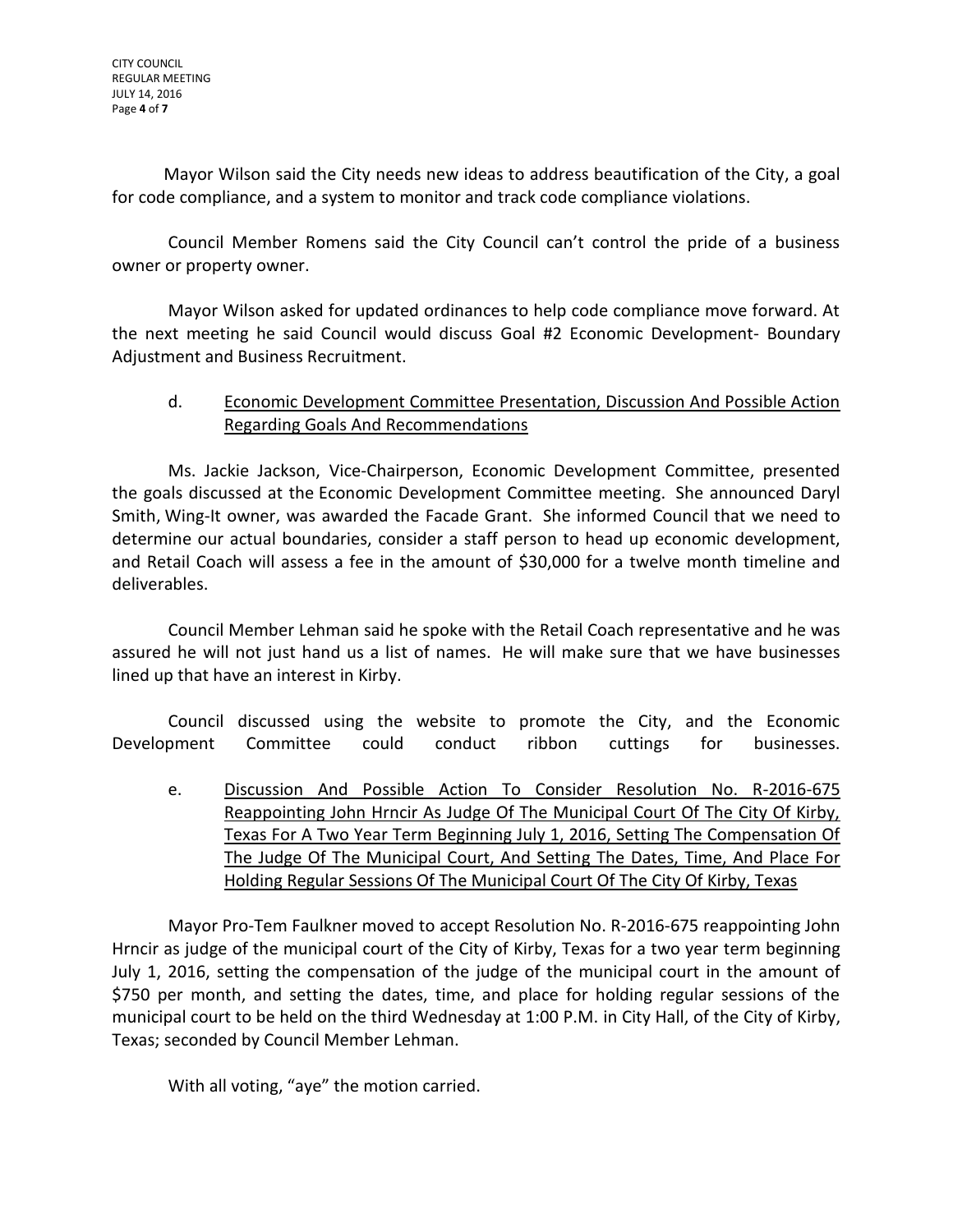Ayes: 4 Nayes: 0

#### f. Discussion And Possible Action To Consider City Of Kirby Branding and Marketing Plans

City Manager Vernon stated an implementation matrix with recommendations for Council to consider is included in their packet. The implementation matrix contains the goals that were developed at the Marketing and Branding workshop. Everyone was asked to provide action steps or tasks to include in the matrix. If Council has any steps or tasks to add, the implementation matrix will be updated.

Mayor Wilson asked if the City is reaching the public with Facebook and Twitter and what is Council's goal on the number of people we want to reach. He stated that Council will need to set more goals.

# g. Discussion And Possible Action In Regard To Gabriela S. Lopez's Resignation From Beautification And Recycle Committee

 Council Member Romens moved to accept Gabriela S. Lopez's resignation from the Beautification and Recycle Committee; seconded by Council Member Pierce.

With all voting, "aye" the motion carried.

Ayes: 4 Nayes: 0

h. Discussion And Possible Action To Appoint Barbara Herb To The Beautification And Recycle Committee To Fill A Term That Expires On October 1, 2017 And Appoint Francisco F. Canales To Fill A Term That Expires on October 1, 2016

Mayor Pro-Tem Faulkner moved to appoint Barbara Herb to the Beautification and Recycle Committee to fill a term that expires on October 1, 2017 and appoint Francisco F. Canales to fill a term that expires on October 1, 2016; seconded by Council Member Romens.

With all voting, "aye" the motion carried.

Ayes: 5 Nayes: 0

i. Discussion And Possible Action To Amend Resolution No. R-2015-661 Concerning The Request For A Boundary Adjustment With The City Of San Antonio In Regard To A 17.8 Acre Tract Of Land Along Buzz Aldrin Drive, Corian Glen Drive, Blue Spruce Drive, And Swann Lane, And A 25 Acre Parcel Of Land Bordered By Gibbs Sprawl Road On The North And Seguin Road (F.M. 78) On The South.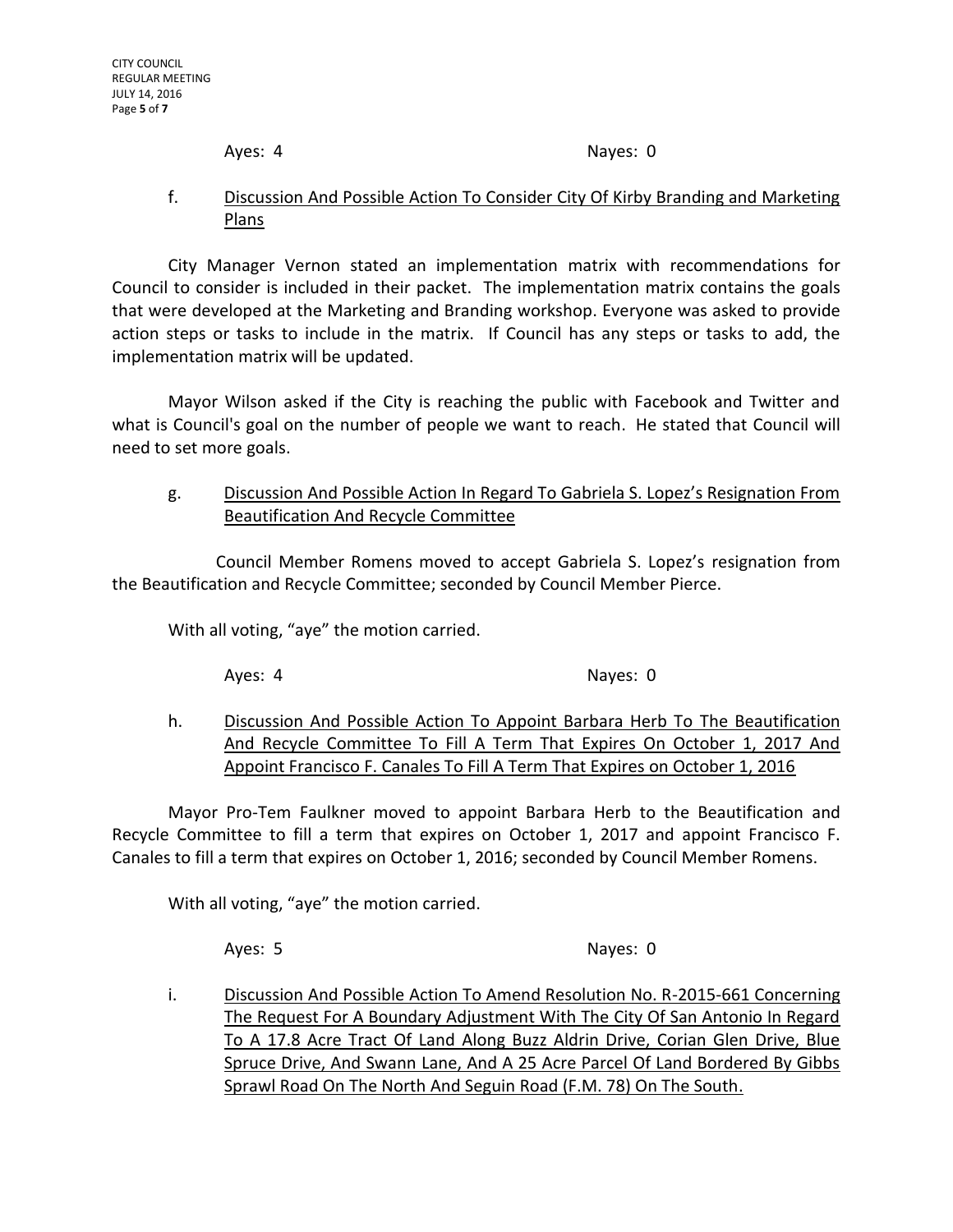CITY COUNCIL REGULAR MEETING JULY 14, 2016 Page **6** of **7**

Mayor Wilson provided an update on the boundary adjustment. He asked to place this item on next agenda and include the legal description for the property behind the elementary school.

Mayor Pro-Tem Faulkner moved to amend Resolution R-2015-661 concerning the request for a boundary adjustment with the City of San Antonio in regard to a 17.8 acre tract of land along Buzz Aldrin Drive, Corian Glen Drive, Blue Spruce Drive, and Swann Lane, and a 25 acre parcel of land bordered by Gibbs Sprawl Road on the north and Seguin Road (F.M. 78) on the south; seconded by Council Member Lehman.

With all voting, "aye" the motion carried.

Ayes: 5 Nayes: 0

#### **9. Council Updates**

| a.             | Planning & Zoning                |
|----------------|----------------------------------|
| b.             | <b>Buildings &amp; Standards</b> |
| C.             | Crime Control                    |
| d.             | Beautification & Recycling       |
| $\mathsf{e}$ . | Parks & Recreation               |
| f.             | <b>Economic Development</b>      |
| g.             | <b>Ordinance Review</b>          |

Mayor Wilson moved to item 10 without discussion of this item.

#### **10. Requests and Announcements**

a. Requests By Mayor And Council Members For Items To Be Placed On Future City Council Agendas And Announcements On City Events/Community Interests

Council Member Romens said he was glad to see everyone at the meeting.

Council Member Pierce said the  $4<sup>th</sup>$  of July event was good. He thanked the first responders and police department for keeping it safe.

Council Member Lehman thanked everyone for attending the meeting. He apologized for not attending the 4<sup>th</sup> of July event; he had not been feeling well.

Mayor Pro-Tem Faulkner said the Ordinance Review Committee would meet next Wednesday at 6:30 P.M. at City Hall. She asked when the warrant camera would be put into